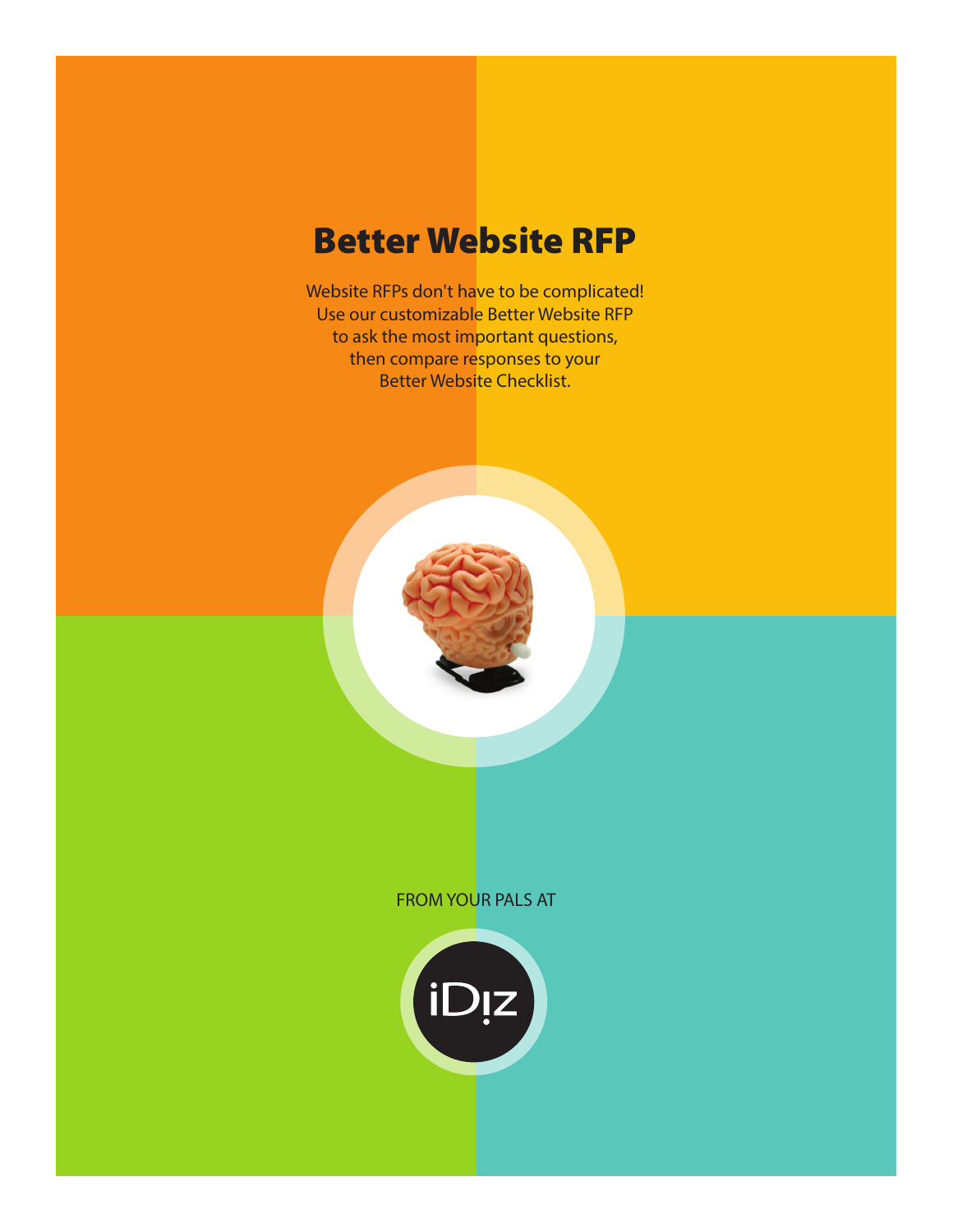# **Better Website RFP**

This is a free resource to help you think about and ask the right questions when you're deciding on a website vendor. It's purpose is to help you remove the clutter from your RFP and focus on factors that will ensure a long and successful partnership. Feel free to copy, paste, slice-n-dice, and use what you like.

The truth is, lots of vendors (including iDiz Inc.) can build nice credit union websites. There are plenty of good ways to build a website and keep it up to date, reliable, and secure. We all have different approaches and experiences, with different benefits and compromises. These questions will help you sort out the answers that matter.

### **Not to brag, but...**

We put this together because we're pretty sure the iDiz, Inc. approach to building credit union websites is about the best around, and we'd like more credit union people to think along these lines when they're thinking about their websites.

You can get further acquainted with our approach to credit union websites and accessibility with these pages and blog posts:

**\_\_\_\_\_\_\_\_\_\_\_\_**

https://www.cuidiz.com/what-we-do/credit-union-websites/ https://www.cuidiz.com/what-we-do/accessibility-services/ https://www.cuidiz.com/tag/websites/

And when it's time to take your website to the next level, please get in touch!

### **These are the questions that are included in this RFP**

along with a few pointers on how to get the website you've always wanted:

#### **1. Describe your general approach to Design/Creative/UX. What's your overall process for building a beautiful website that works intuitively for the user?**

Don't expect specifics about your website yet, but the answers should be unique, thought-provoking, and a good match for your culture, your growth goals, and your member service philosophy. How do they think through design, branding, interface, and online communication? This is an important part of figuring out what they're going to be like to work with.

#### **2. Describe the capabilities of your CMS:**

This is more nuts and bolts. Does their Content Management System do everything you need it to do? Is it easy to use and fast? Are you going to need expensive add-ons to do what you need? What can the CMS do that's way above and beyond your basic needs? Look for useful stuff, not crazy bells and whistles.

#### **3. How do you handle integration with all third-party services? What's the process for possible future changes that affect the website, such as a new online banking or core provider, a brand or logo update, adding third-party features such as live chat or marketing automation, etc.?**

Credit union websites are living, breathing things. Evolution is natural and necessary; your website should evolve over time to work better for you and your members. How does this process work, and are they familiar with the sorts of things credit unions often need to change? What are the costs and timelines like? How do they design and build robust websites that can be changed easily? Are they happy to play nice with your transaction side vendors, like Online Banking, apps, P2P, chat, etc.?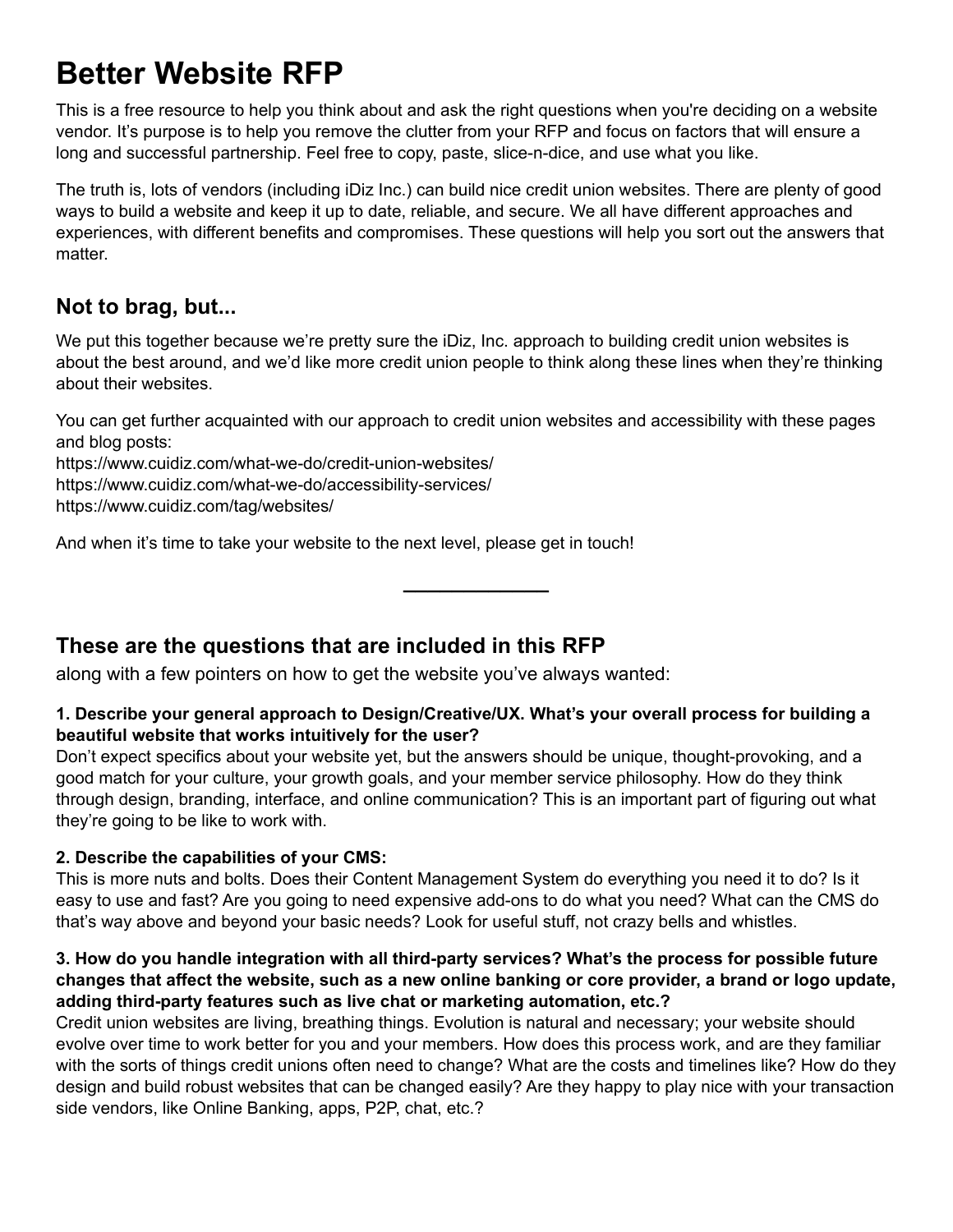#### **4. Describe your approach to maintaining the security, reliability, and speed of our website. Discuss hosting arrangements, security, uptime, monitoring, and remediation. What are the responsibilities of everyone involved with the website? What will be our responsibilities for keeping the website safe? What if something horrible happens?**

There will be some technobabble, but insist on answers and explanations you can understand. If there are specific past threats you're worried about, feel free to ask -- the answers should indicate that they're WAY ahead of you! That said, there's usually not much point in asking about specific threats, certifications, or technologies, since the landscape changes incredibly quickly. Look for a high priority on security and reliability, and expertise with mission-critical websites.

#### **5. How does training and tech support work? How are you able to help when we need an extra hand? What are typical costs?**

This is fairly straightforward, but it does vary a lot. How will training, support and updates fit into your workflow and budget? How does communication work best, and how quickly can you expect a response? What are the expectations both ways?

#### **6. What SEO & Optimization services do you provide?**

Some website developers are just developers, some can offer one-stop-shopping for much broader expertise in digital marketing, content creation, optimization, etc. What's going to be the best fit for you? Do they have expertise specific to credit unions?

#### **7. Are you able to incorporate our existing CRM or marketing automation? Or do you have one that you recommend?**

Look for flexibility. Credit unions and where they are in their digital marketing journeys vary tremendously. If your CU has a solution in place that's working well, can your website developers stir it into the mix, and make it work even better? If you're not sure or just getting started, can they help you figure it out? Are you going to be locked in to anything, or is there room for future experimentation, growth, and change?

#### **8. What additional capabilities and recommendations do you have?**

Sky's the limit! Look for credit union expertise, and familiarity with strategic challenges that credit unions will be facing over the next several years. How will they push your CU to the next level, and keep pushing?

**9. Have you designed websites for other financial institutions? Have you worked with credit unions? If so, please describe and list referrals. What are a few challenges you've helped your clients handle?** Credit union and financial experience does make a difference; just as CUs are fundamentally different, CU websites are very different in some important and not always obvious ways.

#### **10. Our website is the cornerstone of our marketing and branding. How can you help us leverage and coordinate our website, brand, and marketing investments?**

"Plays nice with others" is a fundamental requirement. Make sure their highest-level values, priorities, philosophies and strategic thinking styles are compatible with yours. Look for a credit union passion, a drive to make the world a better place.

#### **11. We'll be spending a lot of time together, so it's important for our teams to have compatible cultures and a high level of mutual trust. How would you describe your culture and team? Why do you think we'll get along?**

Are you cat people or dog people? Seriously… culture and personalities matter, and you'll need to make sure you can work together, even if things get tough. Obviously, you'll learn a lot about culture from the other answers, but it's absolutely a very important factor, and well worth putting the cards on the table.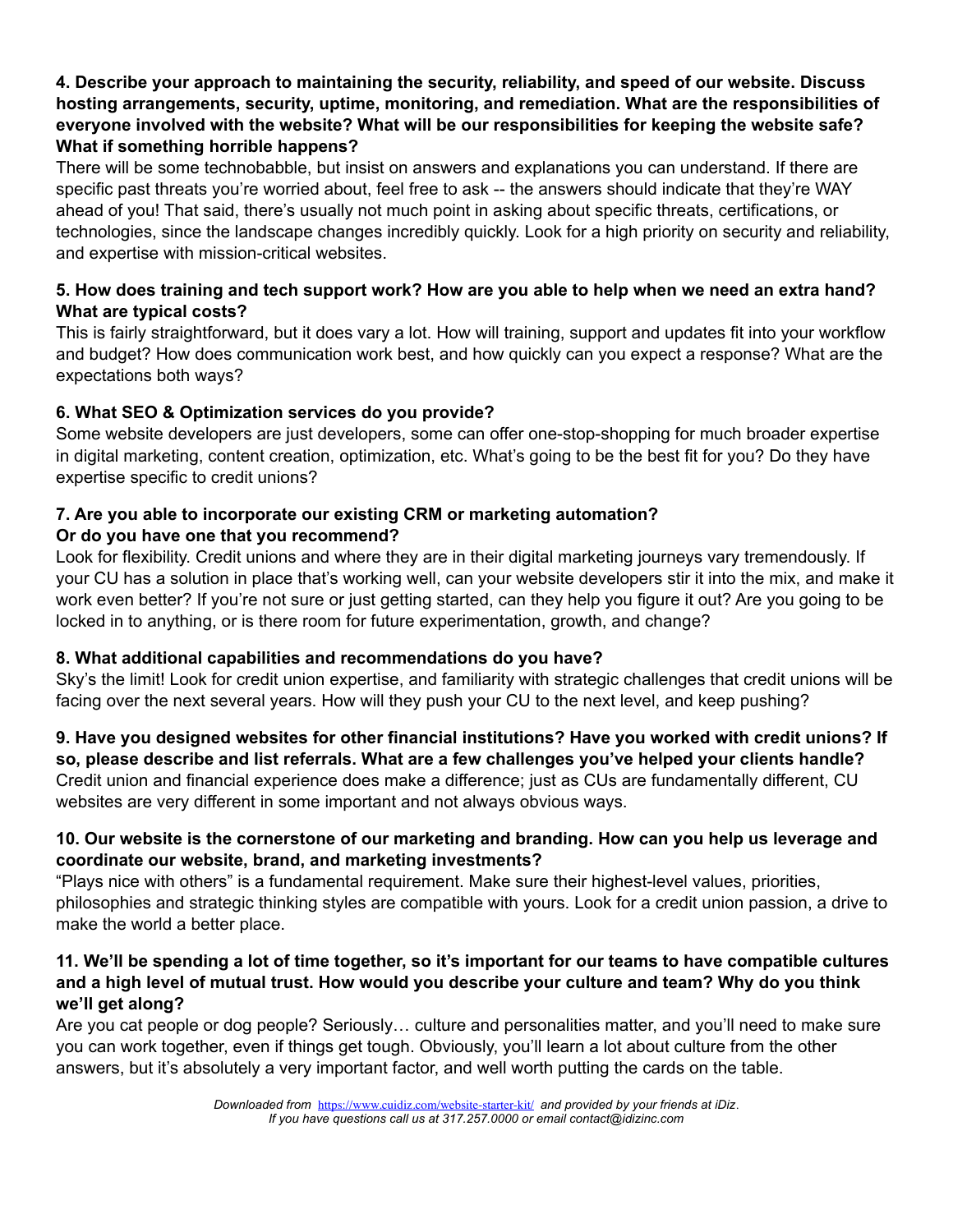## **Better Website RFP**

*Please answer the following questions when you create your proposal.*

1. Describe your approach to Design/Creative/UX:

2. Describe the capabilities of your CMS:

3. How do you handle integration with all third-party services? What's the process for possible future changes that affect the website, such as a new online banking or core provider, a brand or logo update, adding thirdparty features such as live chat or marketing automation, etc.?

4.Describe your hosting, including where the data center is located, backups and security measures:

5. How does training and tech support work? How are you able to help when we need an extra hand?

6. What SEO & Optimization services do you provide?